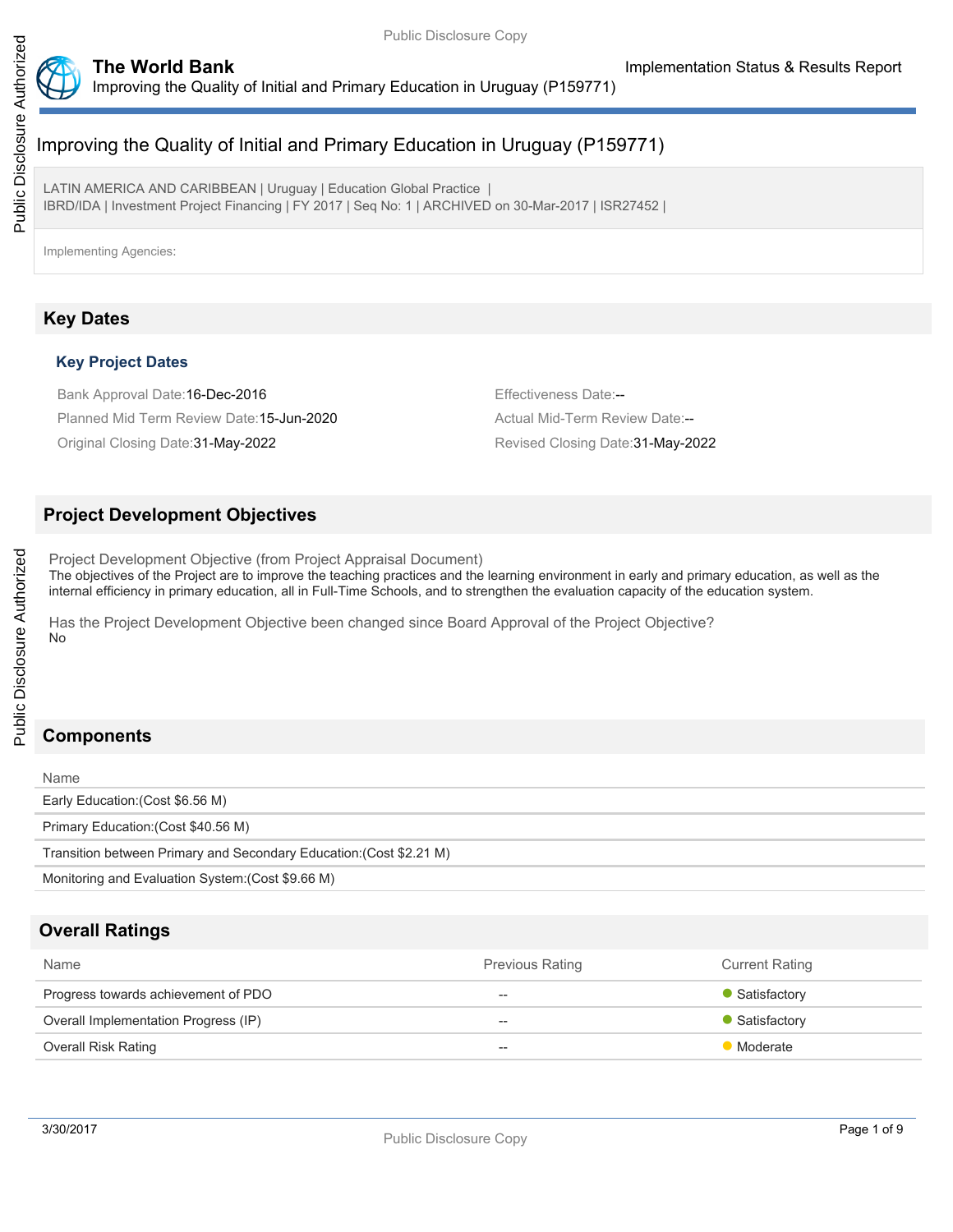

## **Implementation Status and Key Decisions**

The Project was approved by the Board on December 16, 2016 and the Loan Agreement was signed on March 22, 2017.

#### **Risks**

#### **Systematic Operations Risk-rating Tool**

| <b>Risk Category</b>                                            | Rating at Approval | <b>Previous Rating</b>                              | <b>Current Rating</b> |
|-----------------------------------------------------------------|--------------------|-----------------------------------------------------|-----------------------|
| <b>Political and Governance</b>                                 | $\bullet$ Low      | $\hspace{0.05cm} -\hspace{0.05cm} -\hspace{0.05cm}$ | $\bullet$ Low         |
| Macroeconomic                                                   | • Moderate         | $- -$                                               | • Moderate            |
| Sector Strategies and Policies                                  | $\bullet$ Low      | $\qquad \qquad -$                                   | $\bullet$ Low         |
| Technical Design of Project or Program                          | • Moderate         | $- -$                                               | • Moderate            |
| Institutional Capacity for Implementation and<br>Sustainability | • Moderate         | $\hspace{0.05cm} -\hspace{0.05cm} -\hspace{0.05cm}$ | • Moderate            |
| Fiduciary                                                       | • Moderate         | $\qquad \qquad -$                                   | • Moderate            |
| <b>Environment and Social</b>                                   | $\bullet$ Low      | $\qquad \qquad -$                                   | $\bullet$ Low         |
| <b>Stakeholders</b>                                             | • Low              | $- -$                                               | <b>C</b> Low          |
| Other                                                           | $\bullet$ Low      | $\hspace{0.05cm} -\hspace{0.05cm} -\hspace{0.05cm}$ | <b>C</b> Low          |
| Overall                                                         | • Moderate         | $- -$                                               | • Moderate            |
|                                                                 |                    |                                                     |                       |

#### **Results**

#### **Project Development Objective Indicators**

| ► PDO1. Increase in the teaching practices score in FTS based on class observation. (Text, Custom) |                 |                   |                    |             |  |
|----------------------------------------------------------------------------------------------------|-----------------|-------------------|--------------------|-------------|--|
|                                                                                                    | <b>Baseline</b> | Actual (Previous) | Actual (Current)   | End Target  |  |
| Value                                                                                              | TBD in 2017     | --                | <b>TBD in 2017</b> | $+15%$      |  |
| Date                                                                                               | 30-Jun-2017     | $- -$             | 23-Mar-2017        | 31-Dec-2021 |  |
|                                                                                                    |                 |                   |                    |             |  |

**Comments** 

Baseline and target values for this indicator will be determined 6 months after effectiveness of the Project.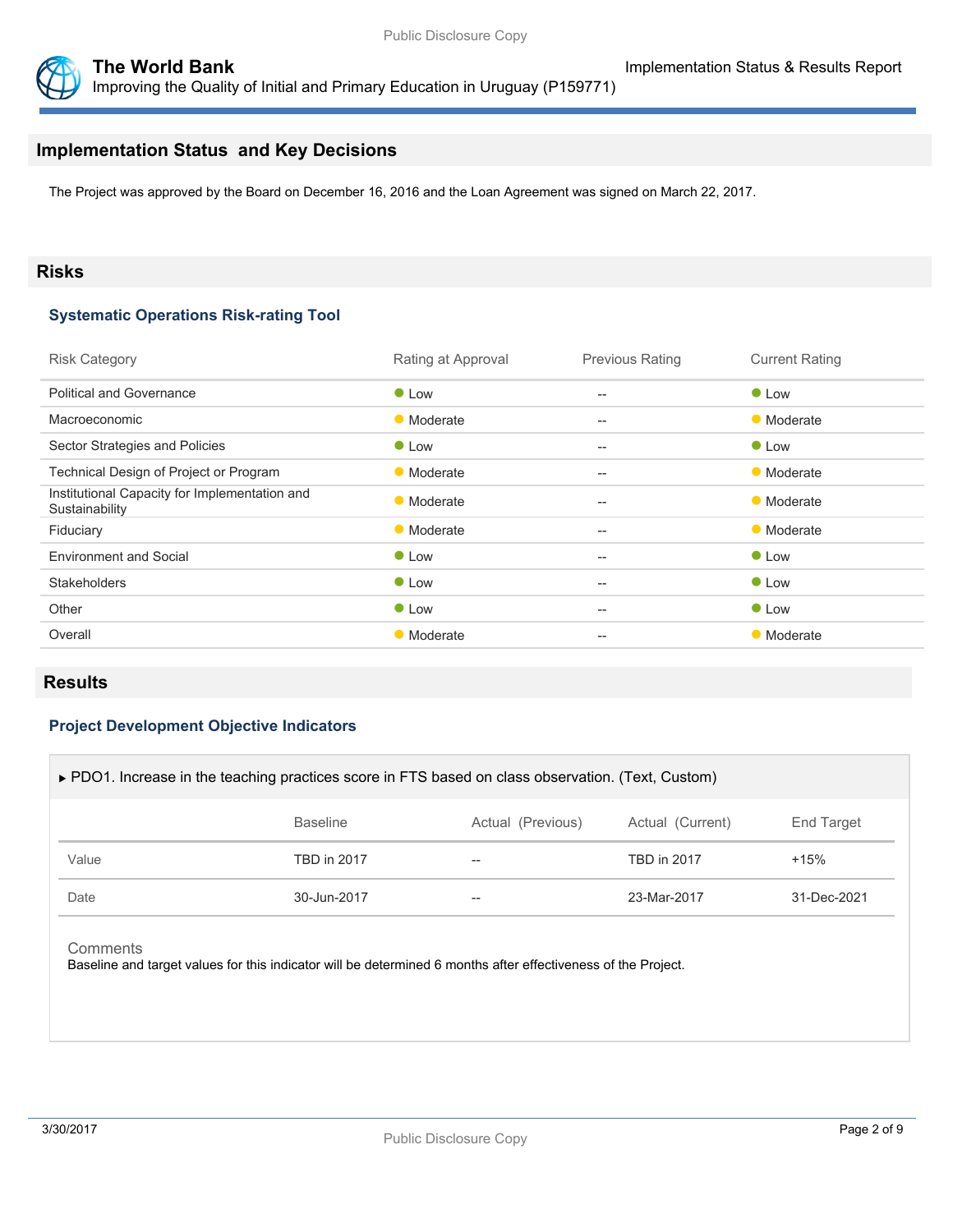

| ∡ Sub-PDO1. Increase in the teaching practices score in FTS based in self-reports. (Text, Custom Supplement) |                 |                   |                    |                   |  |
|--------------------------------------------------------------------------------------------------------------|-----------------|-------------------|--------------------|-------------------|--|
|                                                                                                              | <b>Baseline</b> | Actual (Previous) | Actual (Current)   | <b>End Target</b> |  |
| Value                                                                                                        | TBD in 2017     | $\hspace{0.05cm}$ | <b>TBD in 2017</b> | $+15%$            |  |
|                                                                                                              |                 |                   |                    |                   |  |

▶ PDO2. Learning environment. Number of students enrolled in new schools that meet required quality standards. (Number, Custom)

|       | <b>Baseline</b> | Actual (Previous) | Actual (Current) | End Target  |
|-------|-----------------|-------------------|------------------|-------------|
| Value | 0.00            | $-$               | 0.00             | 4,500.00    |
| Date  | 30-Dec-2016     | $- -$             | 23-Mar-2017      | 31-Dec-2021 |

| ► PDO3. Internal efficiency. First grade repetition rate in FTS. (Percentage, Custom) |             |       |             |             |  |  |
|---------------------------------------------------------------------------------------|-------------|-------|-------------|-------------|--|--|
| <b>Baseline</b><br>Actual (Previous)<br>Actual (Current)<br>End Target                |             |       |             |             |  |  |
| Value                                                                                 | 11.00       | $- -$ | 11.00       | 9.00        |  |  |
| Date                                                                                  | 30-Dec-2016 | $- -$ | 23-Mar-2017 | 31-Dec-2021 |  |  |
|                                                                                       |             |       |             |             |  |  |

| ▲ Sub-PDO3. First grade repetition rate gender gap in FTS. (Percentage, Custom Breakdown) |             |    |             |             |  |  |
|-------------------------------------------------------------------------------------------|-------------|----|-------------|-------------|--|--|
| <b>Baseline</b><br>Actual (Previous)<br>Actual (Current)<br>End Target                    |             |    |             |             |  |  |
| Value                                                                                     | 4.30        | -- | 4.30        | 3.30        |  |  |
| Date                                                                                      | 30-Dec-2016 | -- | 23-Mar-2017 | 31-Dec-2021 |  |  |

| ► PDO4. Evaluation Capacity. Share of schools that use student-level census assessment results for decision-making<br>(Percentage, Custom) |                 |                   |                  |            |  |  |
|--------------------------------------------------------------------------------------------------------------------------------------------|-----------------|-------------------|------------------|------------|--|--|
|                                                                                                                                            | <b>Baseline</b> | Actual (Previous) | Actual (Current) | End Target |  |  |
| Value                                                                                                                                      | 0.00            |                   | 0.00             | 70.00      |  |  |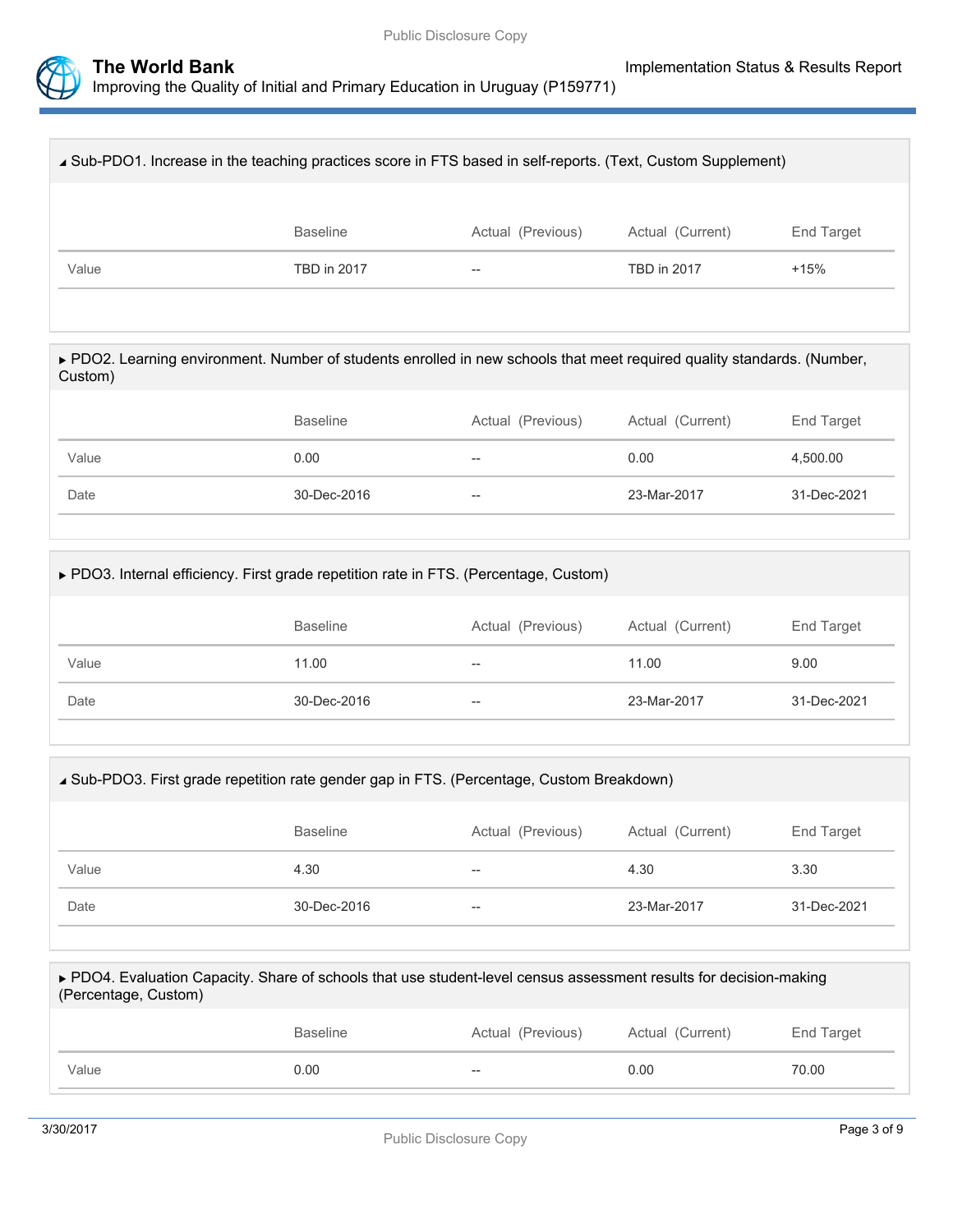



| Date | 30-Dec-2016 | $- -$ | 23-Mar-2017 | 31-Dec-2021 |
|------|-------------|-------|-------------|-------------|
|      |             |       |             |             |
|      |             |       |             |             |
|      |             |       |             |             |

#### Overall Comments

#### **Intermediate Results Indicators**

| ▶ IRI1. Number of classrooms for 3-year-olds built resulting from Project intervention. (Number, Custom) |      |    |      |       |  |  |  |
|----------------------------------------------------------------------------------------------------------|------|----|------|-------|--|--|--|
| <b>Baseline</b><br>Actual (Previous)<br>Actual (Current)<br><b>End Target</b>                            |      |    |      |       |  |  |  |
| Value                                                                                                    | 0.00 | -- | 0.00 | 20.00 |  |  |  |
| Date<br>30-Dec-2016<br>23-Mar-2017<br>31-Dec-2021<br>--                                                  |      |    |      |       |  |  |  |
|                                                                                                          |      |    |      |       |  |  |  |

| ► IRI2. ECD teachers of FTS use mobile libraries at least once a week. (Percentage, Custom) |      |    |      |       |  |  |
|---------------------------------------------------------------------------------------------|------|----|------|-------|--|--|
| <b>Baseline</b><br>Actual (Previous)<br>Actual (Current)<br>End Target                      |      |    |      |       |  |  |
| Value                                                                                       | 0.00 | -- | 0.00 | 70.00 |  |  |
| Date<br>30-Dec-2016<br>23-Mar-2017<br>31-Dec-2021<br>--                                     |      |    |      |       |  |  |
|                                                                                             |      |    |      |       |  |  |

| ► IRI3. Increase in the share of 5-year-old students in FTS with an "appropriate" development level. (Text, Custom) |                 |                   |                  |             |  |
|---------------------------------------------------------------------------------------------------------------------|-----------------|-------------------|------------------|-------------|--|
|                                                                                                                     | <b>Baseline</b> | Actual (Previous) | Actual (Current) | End Target  |  |
| Value                                                                                                               | TBD in 2017     | --                | TBD in 2017      | $+15%$      |  |
| Date                                                                                                                | 30-Jun-2017     | --                | 23-Mar-2017      | 31-Dec-2021 |  |
|                                                                                                                     |                 |                   |                  |             |  |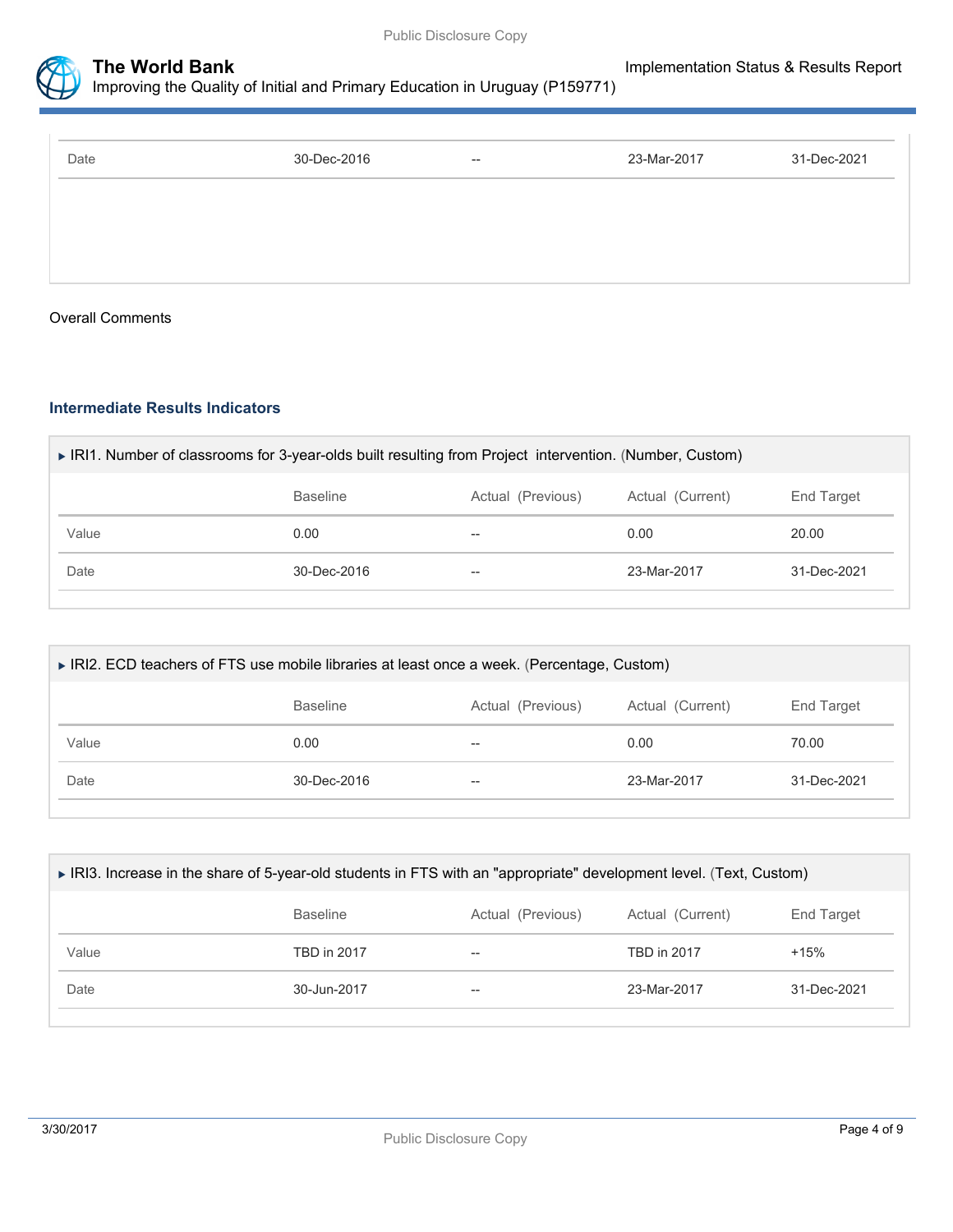

| ৴ |                                                                         |                                     |                   |                                     |                                                                                                      |
|---|-------------------------------------------------------------------------|-------------------------------------|-------------------|-------------------------------------|------------------------------------------------------------------------------------------------------|
|   |                                                                         |                                     |                   |                                     |                                                                                                      |
|   | RI4. ECD assessment results inform first grade teachers. (Text, Custom) |                                     |                   |                                     |                                                                                                      |
|   |                                                                         | <b>Baseline</b>                     | Actual (Previous) | Actual (Current)                    | End Target                                                                                           |
|   | Value                                                                   | ECD assessment has 50%<br>coverage. |                   | ECD assessment has<br>50% coverage. | Local ECD<br>assessment is<br>developed and<br>approved by<br>the Project<br>Implementing<br>Entity. |

Date 2016 30-Dec-2016 -- 23-Mar-2017 31-Dec-2021

## IRI5. ECD teachers of FTS apply protocols for at-risk students. (Text, Custom)

|       | <b>Baseline</b> | Actual (Previous) | Actual (Current) | End Target                                                                        |
|-------|-----------------|-------------------|------------------|-----------------------------------------------------------------------------------|
| Value | Not started     | --                | Not started      | 70% of ECD<br>teachers of all<br>FTS apply<br>protocols for at-<br>risk students. |
| Date  | 30-Dec-2016     | --                | 23-Mar-2017      | 31-Dec-2021                                                                       |

| ▶ IRI6. ECD teachers of FTS accredit in-service training courses. (Text, Custom) |                   |                  |                                      |  |  |
|----------------------------------------------------------------------------------|-------------------|------------------|--------------------------------------|--|--|
| <b>Baseline</b>                                                                  | Actual (Previous) | Actual (Current) | <b>End Target</b>                    |  |  |
| Not started                                                                      | --                | Not started      | 350 certified<br><b>ECD</b> teachers |  |  |
| 30-Dec-2016                                                                      | --                | 23-Mar-2017      | 31-Dec-2021                          |  |  |
|                                                                                  |                   |                  |                                      |  |  |

| ► IRI7. Number of additional primary level classrooms built or rehabilitated in FTS resulting from Project intervention. (Number,<br>Custom) |                 |                   |                  |             |  |
|----------------------------------------------------------------------------------------------------------------------------------------------|-----------------|-------------------|------------------|-------------|--|
|                                                                                                                                              | <b>Baseline</b> | Actual (Previous) | Actual (Current) | End Target  |  |
| Value                                                                                                                                        | 0.00            |                   | 0.00             | 160.00      |  |
| Date                                                                                                                                         | 30-Dec-2016     | --                | 23-Mar-2017      | 31-Dec-2021 |  |
|                                                                                                                                              |                 |                   |                  |             |  |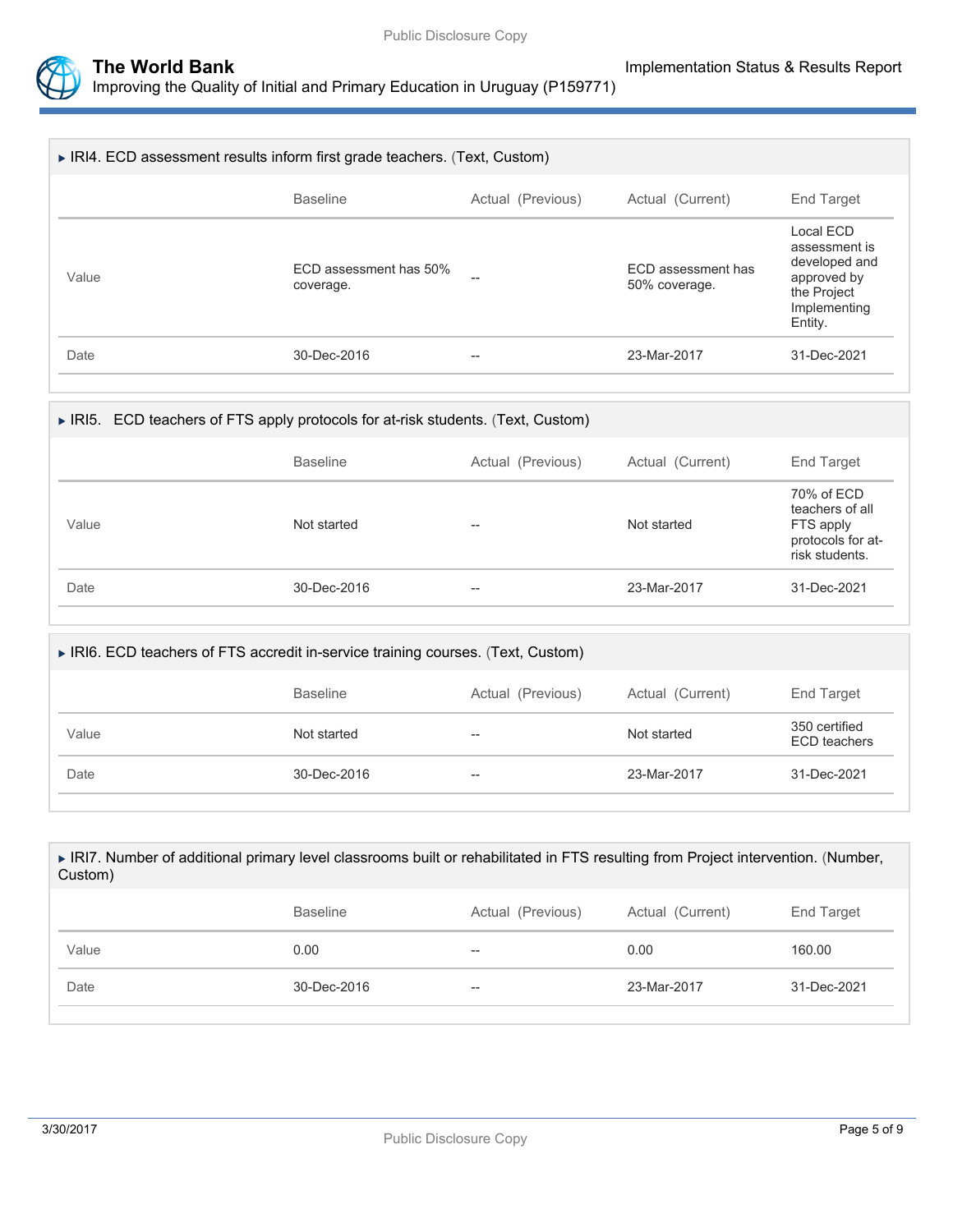

| ▶ IRI8. Number of FTS that are equipped with physical and educational equipment. (Number, Custom) |                   |                          |                  |             |  |
|---------------------------------------------------------------------------------------------------|-------------------|--------------------------|------------------|-------------|--|
|                                                                                                   | <b>Baseline</b>   | Actual (Previous)        | Actual (Current) | End Target  |  |
| Value                                                                                             | 0.00              | $\overline{\phantom{m}}$ | 0.00             | 28.00       |  |
| Date                                                                                              | $30 - Dec - 2016$ | $\overline{\phantom{a}}$ | 23-Mar-2017      | 31-Dec-2021 |  |
|                                                                                                   |                   |                          |                  |             |  |

| ► IRI9. Number of FTS that annually receive resources and technical assistance for preventive maintenance. (Number, Custom) |                   |                   |                  |             |  |
|-----------------------------------------------------------------------------------------------------------------------------|-------------------|-------------------|------------------|-------------|--|
|                                                                                                                             | <b>Baseline</b>   | Actual (Previous) | Actual (Current) | End Target  |  |
| Value                                                                                                                       | 100.00            | --                | 100.00           | 211.00      |  |
| Date                                                                                                                        | $30 - Dec - 2016$ | $- -$             | 23-Mar-2017      | 31-Dec-2021 |  |
|                                                                                                                             |                   |                   |                  |             |  |

| ▶ IRI10. Primary teachers, principals and inspectors accredit in-service training courses. (Text, Custom) |                 |                   |                  |                                                            |  |
|-----------------------------------------------------------------------------------------------------------|-----------------|-------------------|------------------|------------------------------------------------------------|--|
|                                                                                                           | <b>Baseline</b> | Actual (Previous) | Actual (Current) | End Target                                                 |  |
| Value                                                                                                     | Not started     | --                | Not started      | 900 teachers,<br>principals or<br>inspectors<br>certified. |  |
| Date                                                                                                      | 30-Dec-2016     | --                | 23-Mar-2017      | 31-Dec-2021                                                |  |
|                                                                                                           |                 |                   |                  |                                                            |  |

| ▶ IRI11. Number of schools that implement a course for at-risk sixth grade students. (Number, Custom) |                 |                   |                  |                   |  |  |
|-------------------------------------------------------------------------------------------------------|-----------------|-------------------|------------------|-------------------|--|--|
|                                                                                                       | <b>Baseline</b> | Actual (Previous) | Actual (Current) | <b>End Target</b> |  |  |
| Value                                                                                                 | 0.00            | $- -$             | 0.00             | 30.00             |  |  |
| Date                                                                                                  | 30-Dec-2016     | $-$               | 23-Mar-2017      | 31-Dec-2021       |  |  |
|                                                                                                       |                 |                   |                  |                   |  |  |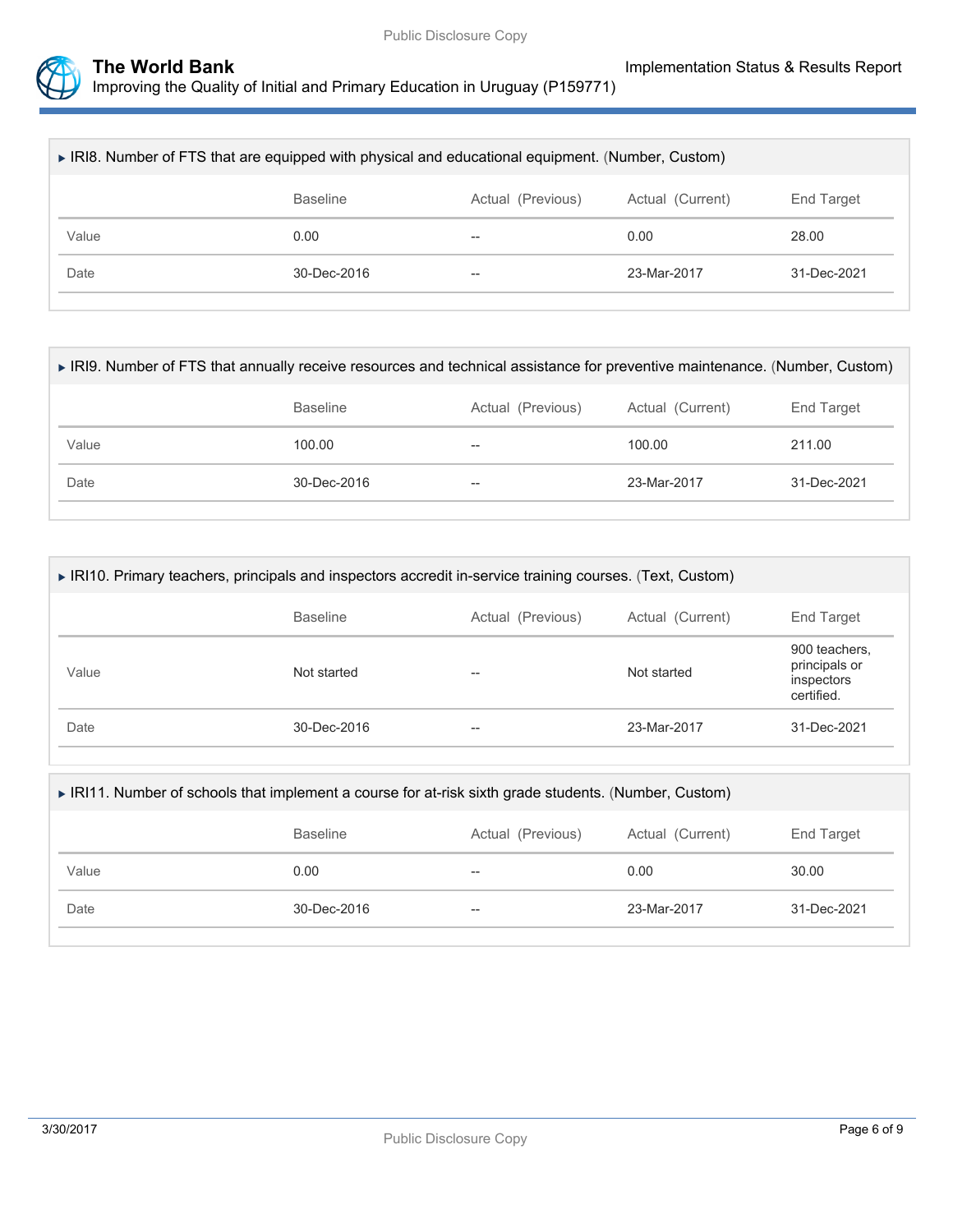

| ▶ IRI12. Pilot experience linking FTS with secondary schools. (Text, Custom) |                 |                   |                  |                                      |  |
|------------------------------------------------------------------------------|-----------------|-------------------|------------------|--------------------------------------|--|
|                                                                              | <b>Baseline</b> | Actual (Previous) | Actual (Current) | End Target                           |  |
| Value                                                                        | Not started     | $- -$             | Not started      | 10 FTS-EMB<br>pairs fully<br>aligned |  |
| Date                                                                         | 30-Dec-2016     | $- -$             | 23-Mar-2017      | 31-Dec-2021                          |  |

| ► IRI13. Early Warning System (EWS) for identifying and tracking progress of at-risk students implemented in FTS. (Text,<br>Custom) |
|-------------------------------------------------------------------------------------------------------------------------------------|
|                                                                                                                                     |

|       | <b>Baseline</b> | Actual (Previous) | Actual (Current) | End Target                               |
|-------|-----------------|-------------------|------------------|------------------------------------------|
| Value | Not started     | $-$               | Not started      | Complete EWS<br>is being<br>implemented. |
| Date  | 30-Dec-2016     | $-$               | 23-Mar-2017      | 31-Dec-2021                              |

 IRI14. Number of census-based standardized student assessments carried out at the ECD or Primary levels. (Number, Custom)

|       | <b>Baseline</b> | Actual (Previous) | Actual (Current) | End Target  |
|-------|-----------------|-------------------|------------------|-------------|
| Value | 0.00            | $-\!$             | 0.00             | 2.00        |
| Date  | 30-Dec-2016     | $- -$             | 23-Mar-2017      | 31-Dec-2021 |

| ► IRI15. First grade repetition rate in quintile 1 and 2 FTS. (Percentage, Custom) |                   |                          |             |             |  |  |  |
|------------------------------------------------------------------------------------|-------------------|--------------------------|-------------|-------------|--|--|--|
|                                                                                    | <b>Baseline</b>   | End Target               |             |             |  |  |  |
| Value                                                                              | 12.40             | $- -$                    | 12.40       | 10.00       |  |  |  |
| Date                                                                               | $31 - Dec - 2015$ | $\overline{\phantom{a}}$ | 23-Mar-2017 | 31-Dec-2021 |  |  |  |
|                                                                                    |                   |                          |             |             |  |  |  |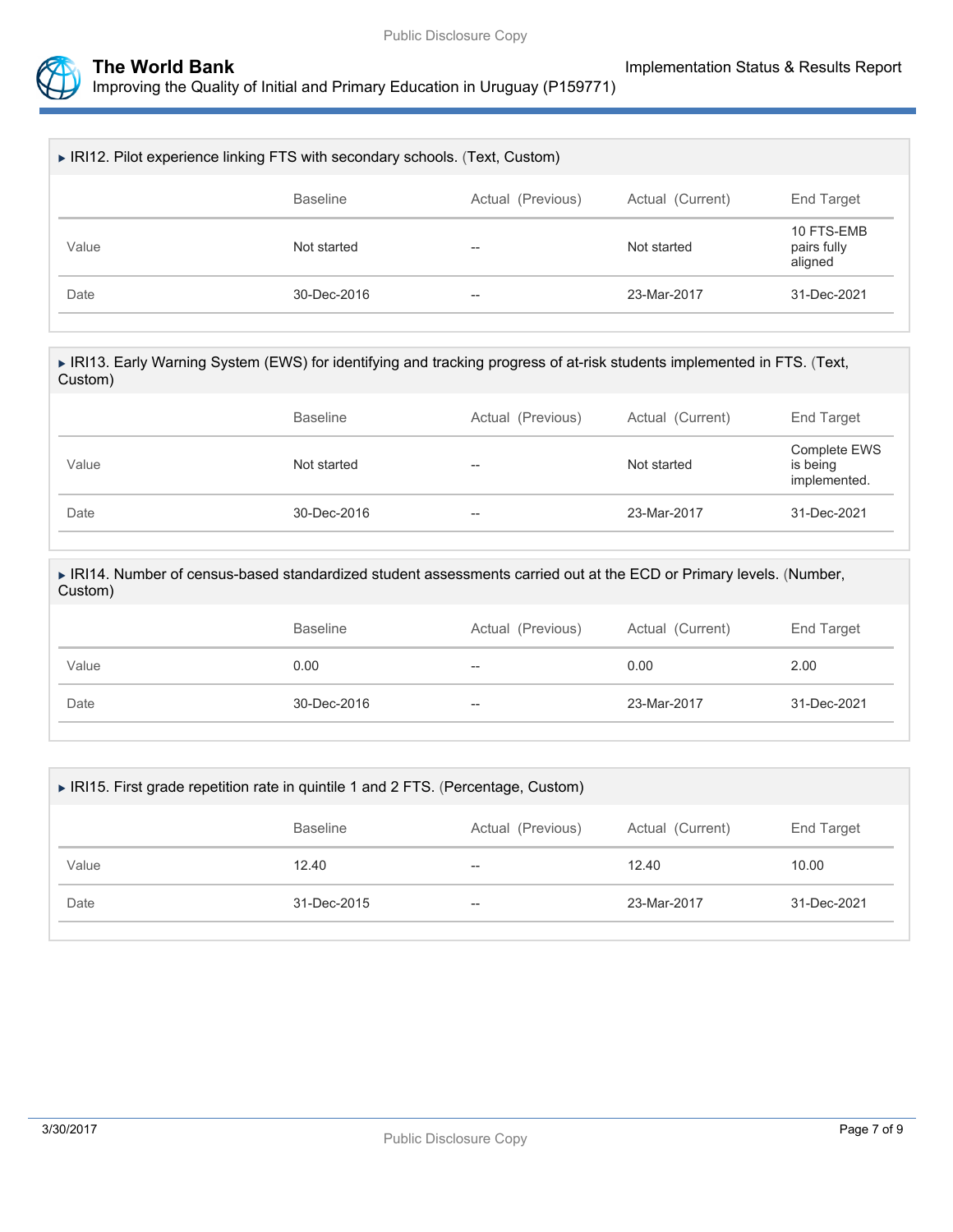

| ► Beneficiary Feedback. Share of FTS that use teacher or parent apps to carry out a beneficiary satisfaction survey.<br>(Percentage, Custom) |                   |                   |                  |             |  |  |
|----------------------------------------------------------------------------------------------------------------------------------------------|-------------------|-------------------|------------------|-------------|--|--|
|                                                                                                                                              | <b>Baseline</b>   | Actual (Previous) | Actual (Current) | End Target  |  |  |
| Value                                                                                                                                        | 0.00              | $- -$             | 0.00             | 50.00       |  |  |
| Date                                                                                                                                         | $30 - Dec - 2016$ | $-$               | 23-Mar-2017      | 31-Dec-2021 |  |  |
|                                                                                                                                              |                   |                   |                  |             |  |  |

#### Overall Comments

### **Data on Financial Performance**

#### **Disbursements (by loan)**

| Project | Loan/Credit/TF Status Currency Original Revised Cancelled Disbursed Undisbursed |                  |            |       |       |      |      |       | <b>Disbursed</b> |
|---------|---------------------------------------------------------------------------------|------------------|------------|-------|-------|------|------|-------|------------------|
| P159771 | <b>IBRD-86750</b>                                                               | Not<br>Effective | <b>USD</b> | 40.00 | 40.00 | 0.00 | 0.00 | 40.00 | 0%               |

## **Key Dates (by loan)**

| Project | Loan/Credit/TF Status |                  |                   |                                                | Approval Date Signing Date Effectiveness Date Orig. Closing Date Rev. Closing Date |             |             |
|---------|-----------------------|------------------|-------------------|------------------------------------------------|------------------------------------------------------------------------------------|-------------|-------------|
| P159771 | <b>IBRD-86750</b>     | Not<br>Effective | $16 - Dec - 2016$ | $\hspace{0.1mm}-\hspace{0.1mm}-\hspace{0.1mm}$ | $\sim$                                                                             | 31-May-2022 | 31-May-2022 |

#### **Cumulative Disbursements**